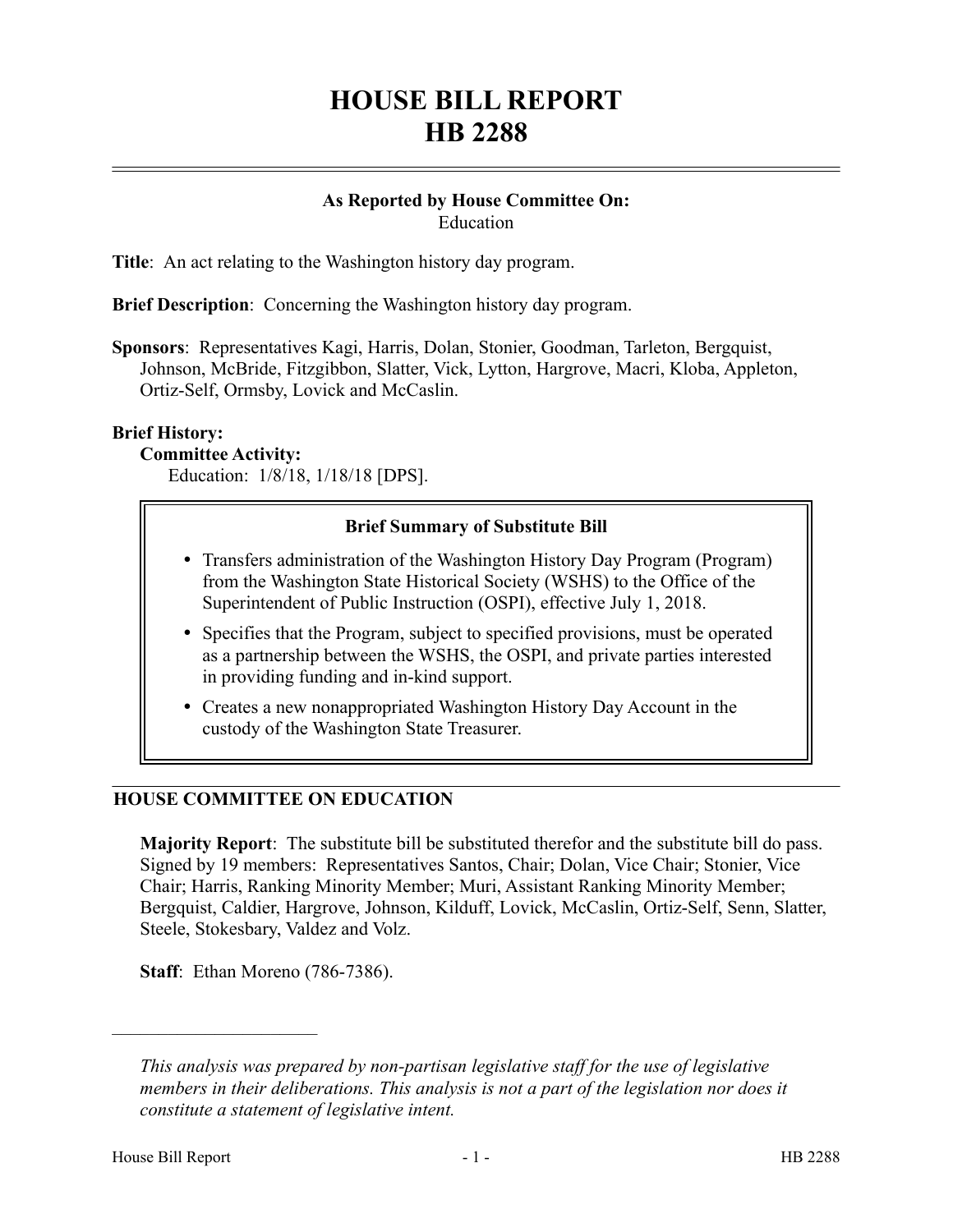## **Background**:

## National History Day and Washington History Day.

The National History Day organization (NHD), a nonprofit organization established in 1974, offers year-long academic programs for middle and high school students in and outside of the United States. In addition to providing professional development opportunities and curriculum materials for teachers, the NHD operates the National History Day Contest, a contest that Washington participates in as an affiliate through the Washington History Day Program (Program). The Program is administered by the Washington State Historical Society (WSHS). According to the WSHS, more than 8,000 students participate in the Program each year.

The WSHS, a tax-exempt nonprofit organization, is designated by the Legislature as a trustee of the state's historical articles and properties. The WSHS's duties include collecting and preserving historical materials, operating state museums, conducting educational activities and historical celebrations, engaging in fund-raising, and exchanging historical property.

## Office of the Superintendent of Public Instruction.

In addition to its constitutional charge of supervising all matter pertaining to public schools, the Superintendent of Public Instruction (SPI) and its office has numerous and broad responsibilities prescribed in statute, including:

- making rules and regulations necessary for the administration of public education requirements;
- preparing courses of study and other materials and books for the discharge of education duties;
- fulfilling financial responsibilities, including distributing legislatively allocated funds to districts for the operation of the public school system, and awarding numerous state and federally funded grants;
- maintaining and revising, in consultation with the State Board of Education, a statewide academic assessment system to measure student knowledge and skills on state learning standards and for purposes of state and federal accountability; and

–––––––––––––––––––––––––––––––––

satisfying numerous reporting and other duties assigned by the Legislature.

## **Summary of Substitute Bill**:

Effective July 1, 2018, responsibility for administering the Program is transferred from the WSHS to the Office of the Superintendent of Public Instruction (OSPI). Subject to funds appropriated for this specific purpose, the OSPI is responsible for the administration and coordination of the Program, including providing necessary staff support.

Although the OSPI has administrative and coordination duties, the Program must be operated as a partnership between the OSPI, the WSHS, and private parties interested in providing funding and in-kind support. The WSHS, in coordination with the OSPI, is directed to promote the Program and provide access and support for students who are conducting primary and secondary research of historical Washington documents and commentary.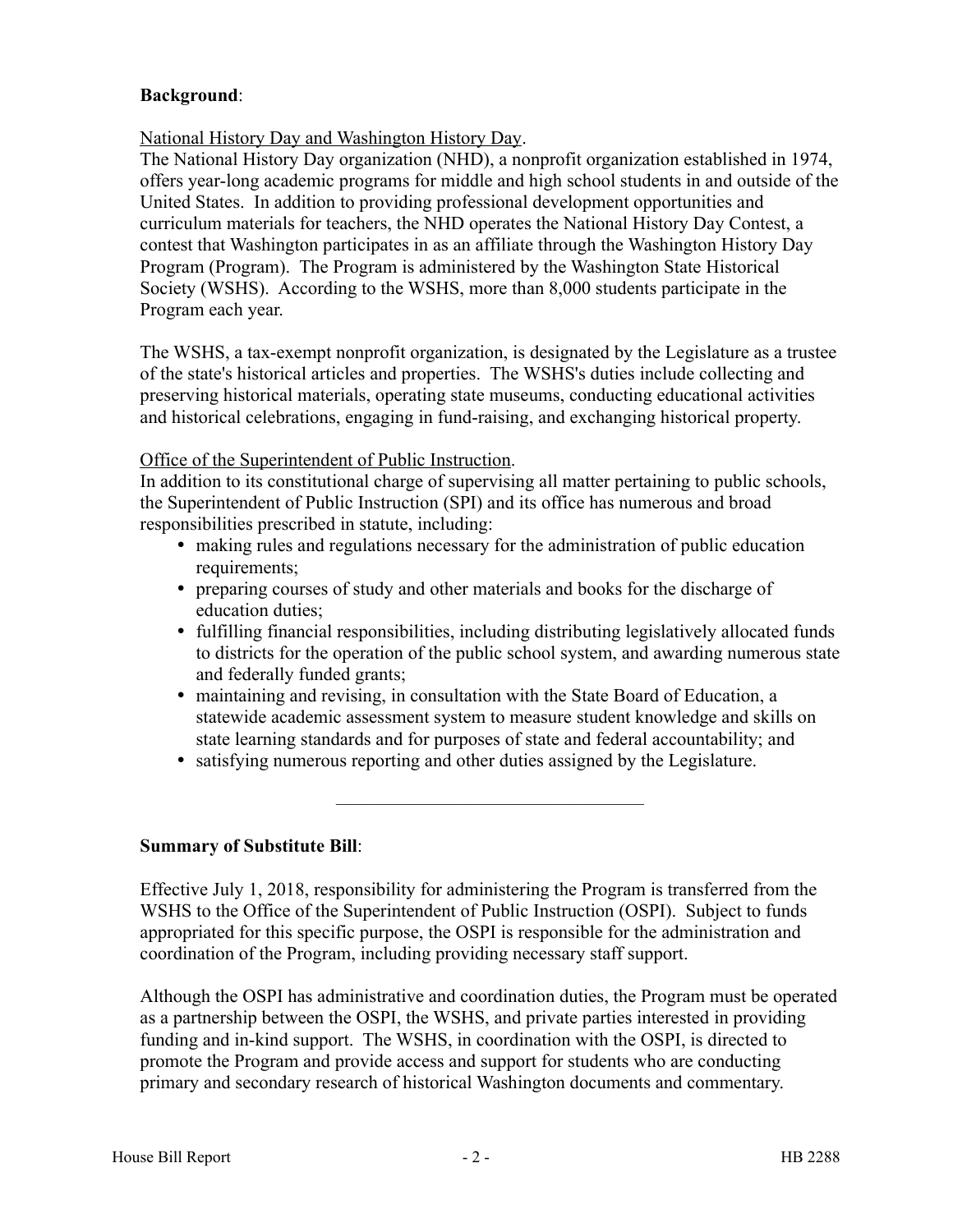A nonappropriated Washington History Day Account (which can be populated with public or private moneys) is created in the custody of the Washington State Treasurer. Only the SPI or the SPI's designee may authorize expenditures from the account. Provisions creating the account specify that it will retain any interest earned on account balances.

#### **Substitute Bill Compared to Original Bill**:

The substitute removes provisions requiring the transfer of documents, records, and financial assets pertaining to the Program from the WSHS to the SPI.

–––––––––––––––––––––––––––––––––

**Appropriation**: None.

**Fiscal Note**: Available.

**Effective Date of Substitute Bill**: The bill takes effect 90 days after adjournment of the session in which the bill is passed.

#### **Staff Summary of Public Testimony**:

(In support) A budget proposal to expand the Program was previously offered, but not accepted. As a result, the sponsor decided to instead propose legislation to strengthen the Program and place it in statute. The partnership created in the bill recognizes the role and resources of the WSHS in supporting the Program. The Governor has included \$200,000 in his budget to support the partnership, but \$50,000 is to be from private resources. The WSHS has concerns about transferring a Program endowment, but amendments may be supported.

The state must retain and expand programs that are outstanding, and the Program is one such program. Students in the program are performing excellent work. The program makes history come alive and is a powerful learning tool. The NHD program is a transformative, but underutilized program that provides a format for student research and presentations. Although 500,000 Washington students are eligible to participate in the Program, only 10,000 do so.

The intent of the bill, to expand participation in the Program, is a good one. The WSHS has supported the Program since 2005 when it was dropped by the previous administrator. The WSHS has entered into discussions with OSPI about the Program, and has spoken to the sponsor about technical amendments.

The NHD program operates in all 50 states and some territories. Stakeholders have actively supported Washington's program and will help to implement the public-private partnership in the bill.

As a curriculum, the Program belongs with the OSPI—it is what they do. The OSPI will be able to expand the Program throughout the state. It would be awesome if OSPI could work with teachers to help support history day in Washington.